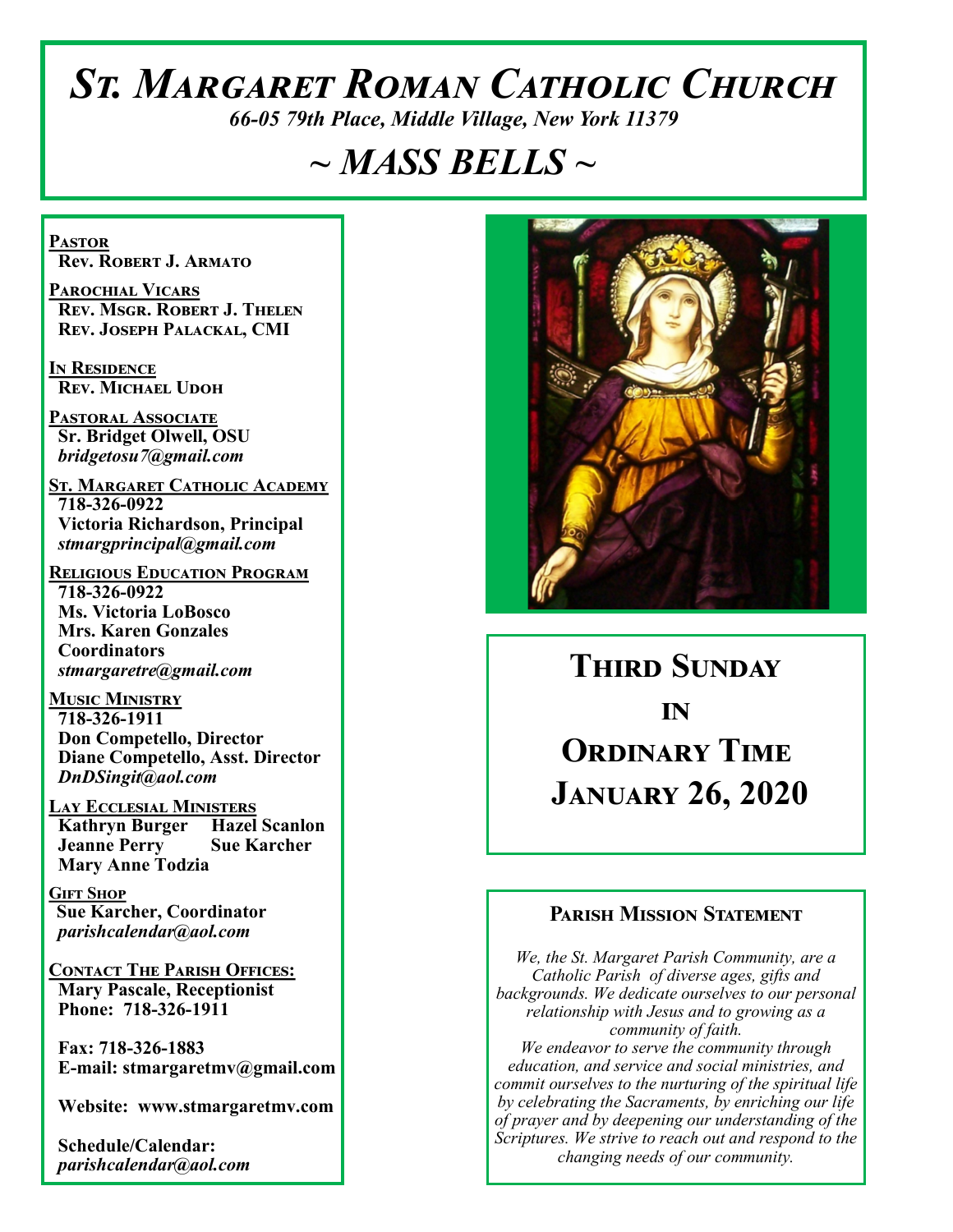# *MASSES FOR THE WEEK*

| SUN.<br>7:30<br>9:00           | <b>JANUARY 26 - THIRD SUNDAY IN</b><br><b>ORDINARY TIME</b><br>Gerald McDonald (ANNI)<br>Il Popolo Parrochia/Giuseppina Potestio/<br>Saverio, Michael e Luigi Bosco/Anthony |
|--------------------------------|-----------------------------------------------------------------------------------------------------------------------------------------------------------------------------|
| 10:30<br><b>NOON</b><br>5:00PM | LoPresti/Giuseppe Valenza/<br>Marie Desabato<br>Ivana Spaventi<br><b>Richard Gallo</b>                                                                                      |
| MON.<br>7:00<br>9:00           | <b>JANUARY 27 - ST. ANGELA MERICI</b><br>Ida, Fannie & Josephine Spadafore<br>Anna & Wilheim Nick                                                                           |
| TUE.<br>7:00<br>9:00           | <b>JANUARY 28 - ST. THOMAS AQUINAS</b><br><b>Frances Kelly</b><br>Marie D'Amato                                                                                             |
| WED.<br>7:00<br>9:00           | <b>JANUARY 29 - WEEKDAY</b><br>Gerald & William J. Collins<br>Robert & Marion Hartmann                                                                                      |
| THU.<br>7:00<br>9:00           | <b>JANUARY 30 - WEEKDAY</b><br>Catherine & Edward Flynn<br>Intention of Paul Ruebenacker                                                                                    |
| FRI.<br>7:00<br>9:00           | <b>JANUARY 31 - ST. JOHN BOSCO</b><br>Angie Ferzola<br><b>Albert Heurich</b>                                                                                                |
| SAT.                           | <b>FEBRUARY 1 - WEEKDAY/FIRST</b>                                                                                                                                           |
| 9:00                           | <b>SATURDAY</b><br><b>Collective: Bill &amp; Lee DiGiovanna/Souls</b>                                                                                                       |
| 5:00PM                         | in Purgatory/<br><b>Anthony Torre</b>                                                                                                                                       |
| SUN.                           | <b>FEBRUARY 2 - FOURTH SUNDAY IN</b><br>ORDINARY IIME                                                                                                                       |
| 7:30<br>9:00                   | Gerard W. Michels<br>Joseph Russo/San Francesco diPaola/<br>Alesio Atria/Sanfilippo, Giuseppe,                                                                              |
| 10:30<br><b>NOON</b>           | Vincenza, Antonino, Vito e Antonino/<br>People of the Parish<br>Scout Sunday: George Bly, Arthur Rogers<br>Mr. Taite                                                        |
| 5:00PM                         | Vincent Diglio                                                                                                                                                              |

*SAINT ANGELA MERICI JANUARY 27*

# **PARISH INFORMATION**

**Rectory Office Hours Monday - Friday - 9 am to Noon, and 1 pm to 5pm Tuesday & Wednesday evenings 5-7pm Saturday - by appointment Sunday - closed**

**CONFESSIONS** - Saturday, 4-4:45 pm or by appointment with a priest.

**NOVENA** to Our Lady of the Miraculous Medal Mondays after the 9am Mass.

#### **THE ROSARY AND DIVINE MERCY** devotion are prayed every morning in the church at 8:30am.

**BAPTISMS** take place on the 1st and 3rd Sundays of the month. Please call the rectory for an appointment and to register your child.

**WEDDINGS MUST** be scheduled at least six months in advance by appointment with a priest or a deacon. Please call the rectory office. For marriage preparation information visit www.pre-cana.org.

**THE ENGLISH CHOIR** rehearses on Tuesday, at 7 pm in the Church. Tenors and baritones needed!

**IL CORO ITALIANO** prattica ogni Domenica prima della Messa Italiana.

**THE YOUTH CHOIR** rehearses on Monday, from 6-7 pm in the Church. For more info, DnDsingit@aol.com

**BOY SCOUT TROOP #119** meets on Tuesdays from 7:15-9 pm in the Parish Hall. New members are welcome, age 10 1/2 & up. Call Mr. Krzewski, 718-894-4099.

**CUB PACK #119** meets on Mondays from 7-8:30 pm in the Parish Hall. New members welcome, age 6 to 10-1/2. Call Mr. Krzewski, 718-894-4099.

**SENIOR CITIZENS** meet every Wednesday at 12 Noon in the Parish Center.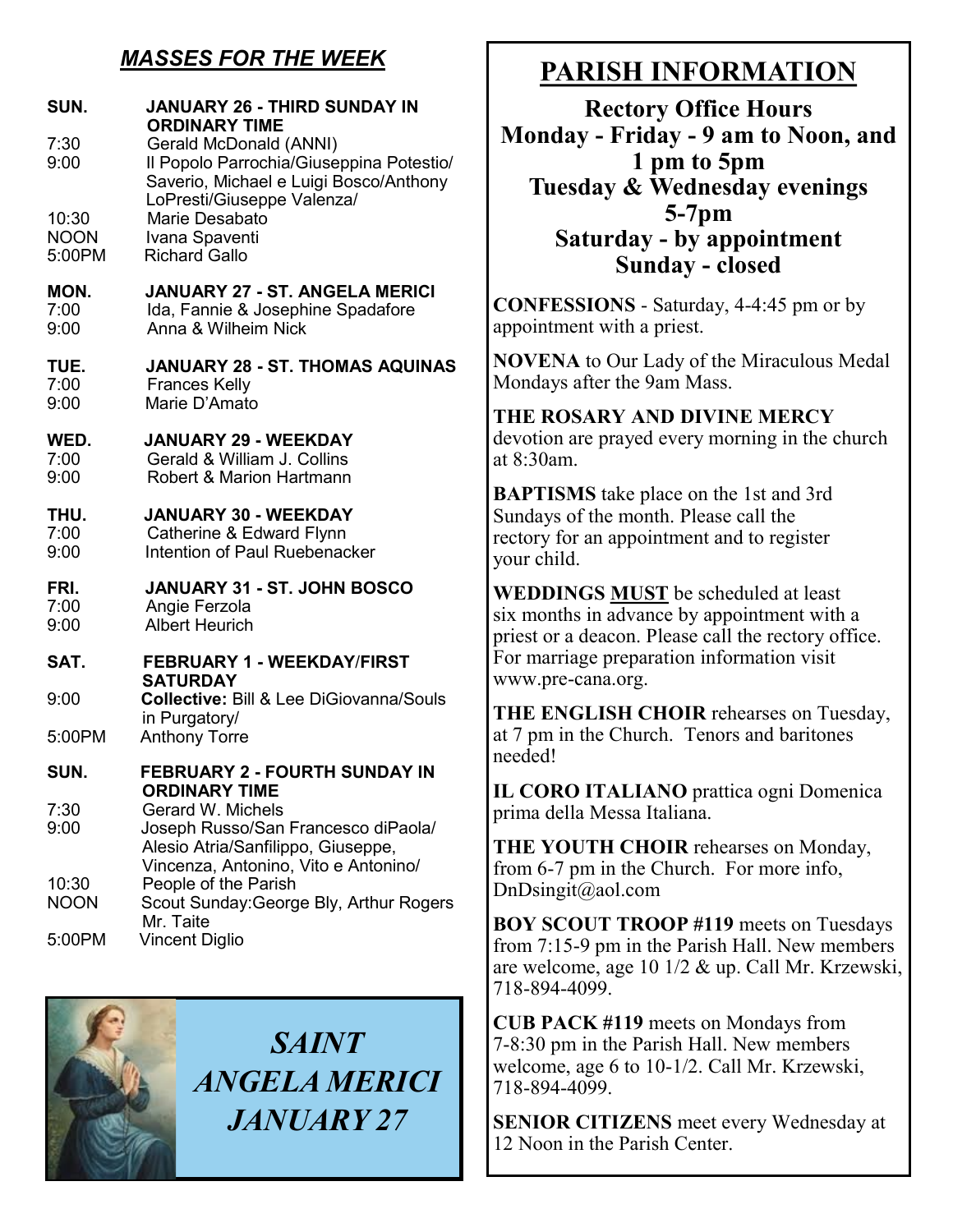# PLEASE PRAY FOR OUR SICK

Karen Guarascio, Connie Faccibene, Linda Frazier, Cari Ann Falk-LoBello, Glen Falk, Ronald Frazier, Robert Sabini, Lee Falk, Scott White, Baby McKinley Kelleher, Sean Harrison, Justin James Quirke, Elizabeth Ott, Mary Harrison, John Murphy, Anne McGinnis, Norma Voyer, Vicky Turato, Julio Pelaez, Maritza Gutierrez, Graciela Mora, Cindy Mulore, Salvatore Tuttolomondo, Gloria Mojica, Gloria Pemaj, Anne Gorian, Allen McConville, Joseph Simon, Jack Marchindiondo, The Scaturro Family, Louis Pitelli, Marion Caracciola, Vita Mazzola, Giovanni Campo, Edward Stoltzenberg, Louis Pittelli, James Graff, Carol Arevalo, Immaculate Marge D'Elia, Jim O'Friscoll, Mary Rigovich, Matteo Sabini, Bob Biolsi, The Mojica Family, Fr. William Farrugia, Msgr. Leonard Badia, Matthew Zender, Cathie Greulich, Joseph & Mary Augustine, Anthony Pittelli, Josephine Hartnett, Bob & Karen Schaefer, Jill Archbold, Fr. Paul Weinichs CP, Hannah Lehman,

*The names will remain for 3 months, please call 718-326-1911 and ask for continued prayers.*

#### **Prayer Requests**

**Pray for vocations to the Priesthood and Religious Life.** 

**Please pray for our men and women from our Parish serving in the defense of our country: Lt. Col. Thomas Frohnhoefer Sgt. Robert A. Domenici** 



#### *WE RECALL OUR BELOVED DECEASED*

*Especially, Elizabeth T. Aloisio, Eleanor Bortone, Ann Frances Kelly, Dorothy Haufe, May they rest in Christ's Peace!*

## **MEMORIALS**

#### *WINE & HOST THIS WEEK*

*are offered in memory of Anthony Torre at the request of Dad and family.* 

## *TABERNACLE LAMP THIS WEEK*

*is lit in memory of Walter R. Martin.* 



*SAINT JOHN BOSCO JANUARY 31*

#### **TODAY'S READINGS**

 *Third Sunday in Ordinary Time* 

Is 8:23-9:3 Ps 27:1, 4, 13-14 1 Cor 1:10-13, 17 Mt 4:12-23 or Mt 4:12-17

#### **READINGS FOR THE WEEK**

| Monday:    | $2 \text{ Sm } 5:1-7,10$<br>Ps 89:20, 21-22, 25-26<br>Mk 3:22-30                         |
|------------|------------------------------------------------------------------------------------------|
| Tuesday:   | 2 Sm 6:12B-15, 17-19<br>Ps 24:7, 8, 9, 10<br>Mk 3:31-35                                  |
| Wednesday: | 2 Sm 7:4-17<br>Ps 89:4-5, 27-28, 29-30<br>$Mk$ 4:1-20                                    |
| Thursday:  | 2 Sm 7:18-19, 24-29<br>Ps 132:1-2, 3-5, 11, 12,<br>$13 - 14$<br>Mk 4:21-25               |
| Friday:    | 2 Sm 11:1-4a, 5-10a,<br>$13 - 17$<br>Ps 51:3-4, 5-6a, 6bcd-7,<br>$10 - 11$<br>Mk 4:26-34 |
| Saturday:  | 2 Sm 12:1-7a, 10-17<br>Ps 51:12-13, 14-15,<br>16-17<br>Mk 4:35-41                        |
| Sunday:    | Mal 3:1-4<br>Ps 24:7, 8, 9, 10<br>Heb 2:14-18<br>Lk 2:22-40 or<br>Lk 2:22-32             |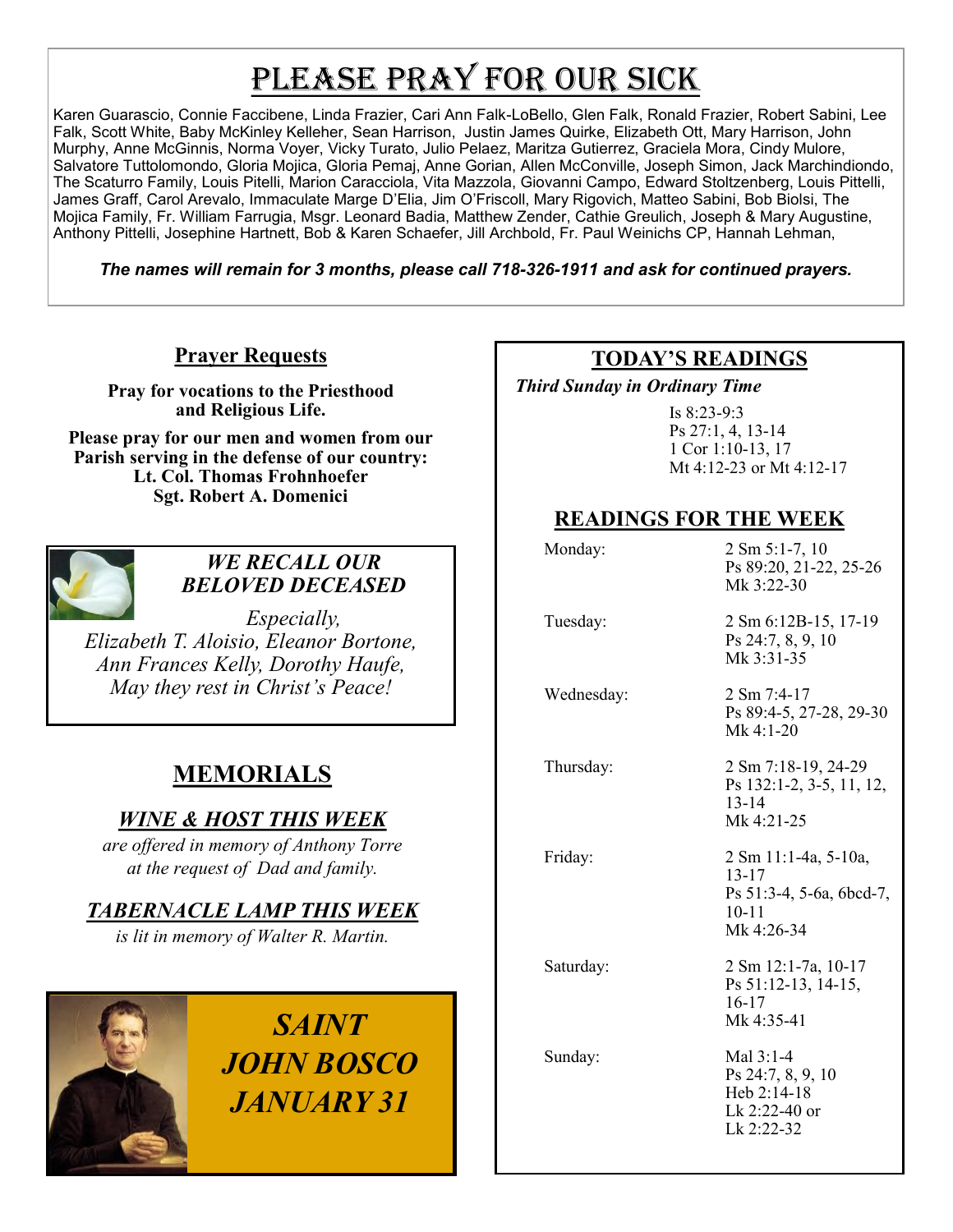#### *From the Pastor's desk:*

#### **WHY CATHOLIC SCHOOLS?**

 The tradition of Catholic schools in the USA dates to the early 1800s in the face of Protestant domination of public school systems. In response, the US bishops at the First Plenary Council of Baltimore (1852) decreed that every parish should have a school attached to it for the purpose of instructing our children in the teachings and worship practices of the Catholic Faith. And so it began. Our own school traces its roots to a wooden schoolhouse in 1863. US Catholic elementary education boomed, reaching its heyday in the 1950s and 60s, by which time it had been joined by Catholic high schools, colleges, and universities.

 Much has changed since then, not least of which is the absence of God and any form of religion, Christian or otherwise, from secular, public schools. This is all the more reason for the importance of Catholic schools today, as they provide a friendly environment in which the Catholic Faith can be shared openly.

 It's not just a matter of catechisms, smaller class sizes, better discipline, or a crucifix on the wall. Our children are taught how to live a lifestyle in accord with the teachings of Jesus Christ, traditional Christian moral values, the encouragement of solid family life with a mother and a father and children united in love, respect for all human life, love of neighbor, the offering of humble service to others, and the centricity in life of a relationship with God in prayer and worship. Moreover, they are taught to bring all of these values into the public square as they mature.

 Most especially, our Catholic schools provide something for which generations of parents have been willing to sacrifice (and God bless them for it!): they provide an encounter with Jesus Christ, the one and only Savior of the world, and that is something on which no one can put a price tag.

 $\sim$ Fr. Armato

#### **ANOINTING OF THE SICK**

 Please do not delay in contacting the Rectory in the event that someone needs the Sacrament of Anointing of the Sick because of advanced age or illness.

#### **PARISH REGISTRATION**

 Very often, people come to the Rectory asking for a certificate or letter attesting to their being active members of our Parish. That's hard for us to do, if there is no record of their being registered.

 All families worshiping here at St. Margaret's are encouraged to register with the Rectory Offices. All you have to do is complete the following information and drop it into the collection basket. We'll take it from there.

Name:

Address:

Phone  $\#$ :(  $\qquad$  )-  $\qquad$  -

#### **PARISH CENTER UPDATE**

 Thanks to all of you who are donating so generously in our second collections to replace the Center's boilers, with about \$22,000 having been collected so far toward defraying the unexpected expenses of fuel oil, temporary heating, and replacement of the old boilers.

 The temporary system will be in place, enabling us to use the Center until a permanent heating system is installed. We have begun to receive bids for a new system, but they are excessively high, so far.

 Meanwhile, the damage to the gym floor and the cafeteria is being repaired. We have light, heating, and running water, and the inspector's report indicates that there is **NO** mold.

 Again, thank you for your patience, support and especially for your generosity!

**"Reform your lives! The kingdom of heaven is at hand." Are you being called to proclaim the coming of the kingdom as a priest, deacon, religious sister or brother? Contact the Vocation Office, 718-827-2454 or email:** 

**vocations@diobrook.org**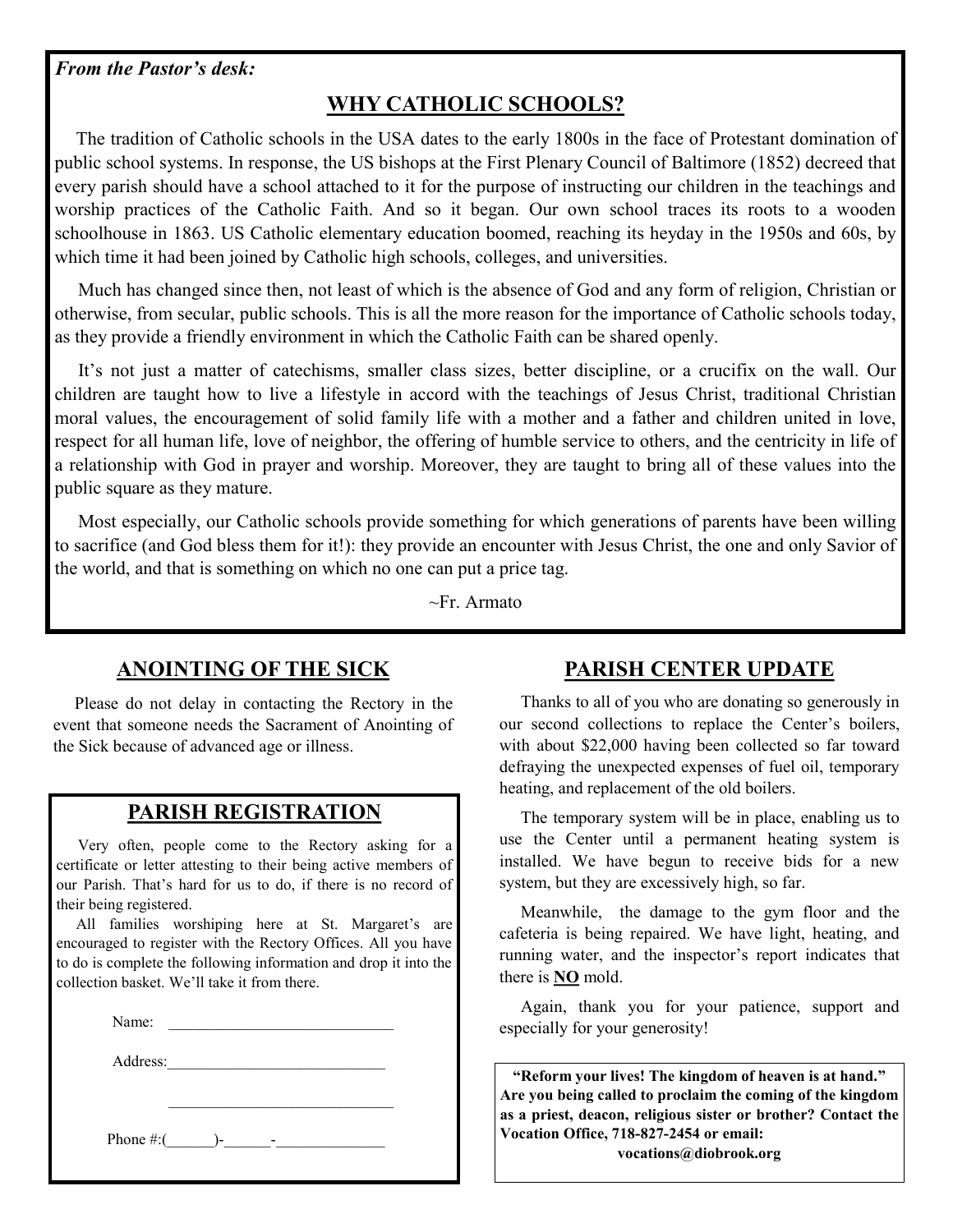# **St. Margaret Gift Shop**

Wednesdays, 12:00 - 4:00pm Saturdays, 4:00 - 5:00pm Sundays, 9:00am - 1:00pm

We have a selection of religious goods: Rosaries - Medals - Gifts Crucifixes - Statues - Bibles other books **AND MORE!**

If we don't have it, we'll try to get it for you. The Gift Shop is located in the rectory. Please use the red side door in the parking lot. If the door is closed, please knock.

Contact us: **parishcalendar@aol.com**

### **E-GIVING IS HERE!**

 Have you signed up yet with *Faith Direct* or another e-giving service? It benefits both you and our Parish. Enrollment is friendly, safe, and trouble-free, AND you can change your intended giving anytime that you wish.

 For your convenience, a supply of forms is available in the vestibule of the church to facilitate your signing up.

## **ANNUAL CATHOLIC APPEAL**

 The 2019 *Annual Catholic Appeal* campaign has ended. As of *1/13/20,* **199** families pledged **\$72,432,**  almost all of which was paid by *12/31/19*, so **we'll get back some money.** Thanks!

 **Please do NOT make any new pledges at this time**, since we only receive the excess on what was recorded by 12/31. Consider a gift to the Parish, instead.

#### **CONTRIBUTION STATEMENTS**

### for tax purposes **WILL BE ISSUED ONLY UPON REQUEST.**

Please call the Rectory, **718-326-1911,** if you would like a statement mailed to you.

# *MAGGIE'S LITTLE THEATER*

 *Presents*

 *The Envelope,* 



A Musical Review of Academy Award-Winning Songs (plus a few that SHOULD have won)

> Saturdays, March 14 & 21 at 8pm Sundays, March 15 & 22 at 2:30pm Friday, March 20 at 8pm

Adults \$20 - Seniors (65+) \$18 Children (11 and under) \$18

**917-579-5389 www.maggieslittletheater.org TICKETS ARE NOW ON SALE**



## **THE ST. VINCENT FOOD PANTRY**

 is located in the Convent 66-25 79th Place

#### **The Pantry is open every WEDNESDAY AND SATURDAY from 10:00 am to 12:00 Noon.**

*We are now in need of coffee, peanut butter, jelly, canned meats, mayo, tuna, cookies and cooking oil.*  For more info. call Terry, **718-326-0188** *As always, thank you for your generosity!*

### **THE ST. JOHN'S UNIVERSITY SPEECH AND HEARING CENTER**

 will be offering speech and hearing screenings, as well as "Hearing Aid Help" for anyone who has a hearing aid and may be experiencing some difficulty caring for it or using it. Both services are **FREE** and run from February 3 through May 4, 2020.

 Please call the center, **718-990-6480** to schedule an appointment. The Speech and Hearing Center is located at 152-11 Union Turnpike, Flushing.